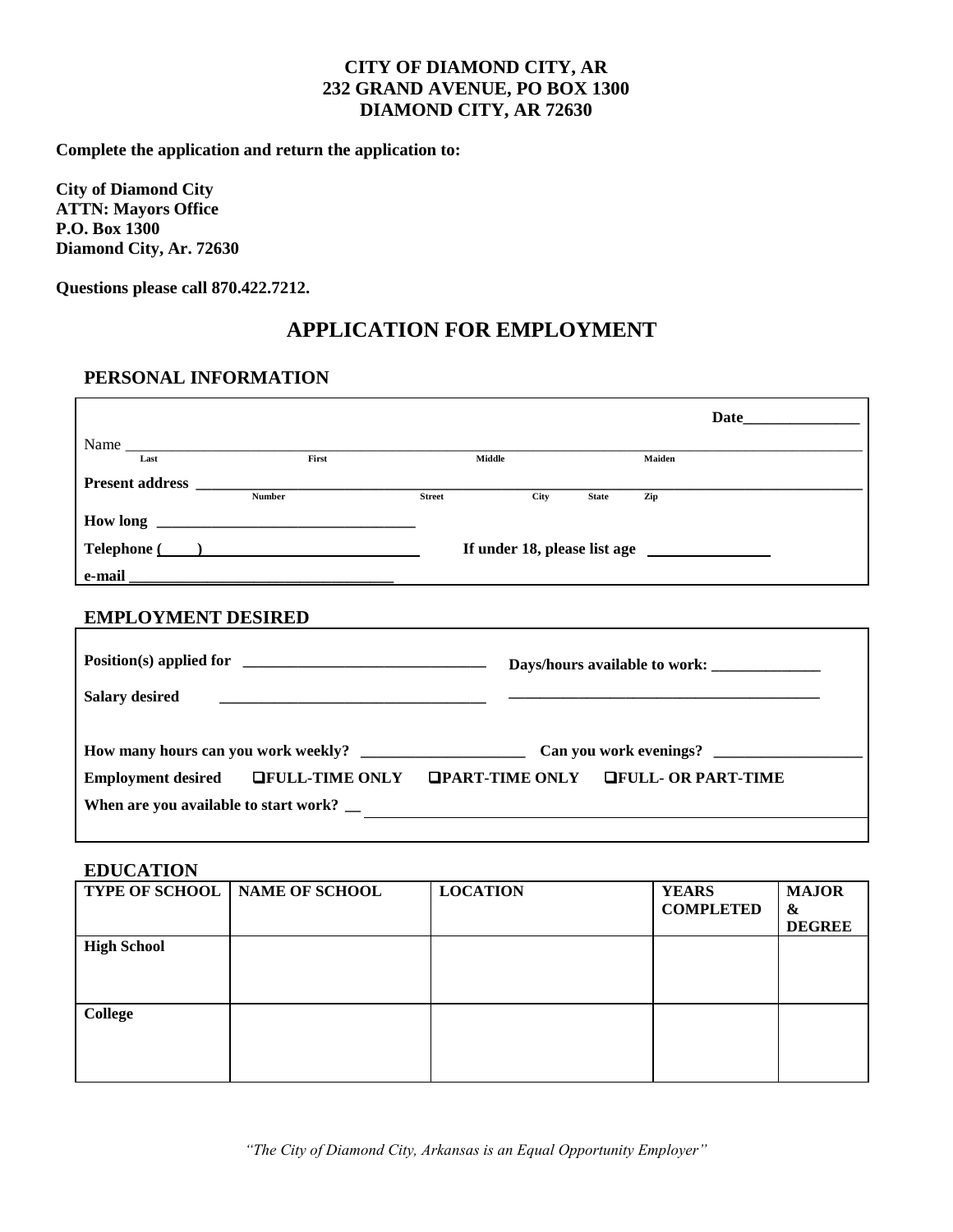| <b>Business or Trade</b> |  |  |
|--------------------------|--|--|
| <b>School</b>            |  |  |
|                          |  |  |
|                          |  |  |
| <b>Professional or</b>   |  |  |
| <b>Graduate School</b>   |  |  |
|                          |  |  |
|                          |  |  |

### **WORK EXPERIENCE**

**Please list your work experience for the past five years beginning with your most recent job held. If you were selfemployed, give firm name.** Attach additional sheets if necessary.

| <b>Name of Employer</b> | Name of last        | <b>Employment</b> | Pay or salary |
|-------------------------|---------------------|-------------------|---------------|
| <b>Address</b>          | supervisor          | dates             |               |
| City, State, Zip        |                     | From              | <b>Start</b>  |
| <b>Phone number</b>     |                     | Tо                | Final         |
|                         | Your last job title |                   |               |

#### **Reason for leaving (be specific)**

**List the jobs you held, duties performed, skills used or learned, advancements or promotions while you worked at this company.**

| <b>Name of Employer</b> | Name of last               | <b>Employment</b> | Pay or salary |
|-------------------------|----------------------------|-------------------|---------------|
| <b>Address</b>          | supervisor                 | dates             |               |
| City, State, Zip        |                            | From              | <b>Start</b>  |
| <b>Phone number</b>     |                            | Tо                | Final         |
|                         | <b>Your Last Job Title</b> |                   |               |

#### **Reason for leaving (be specific)**

**List the jobs you held, duties performed, skills used or learned, advancements or promotions while you worked at this company.**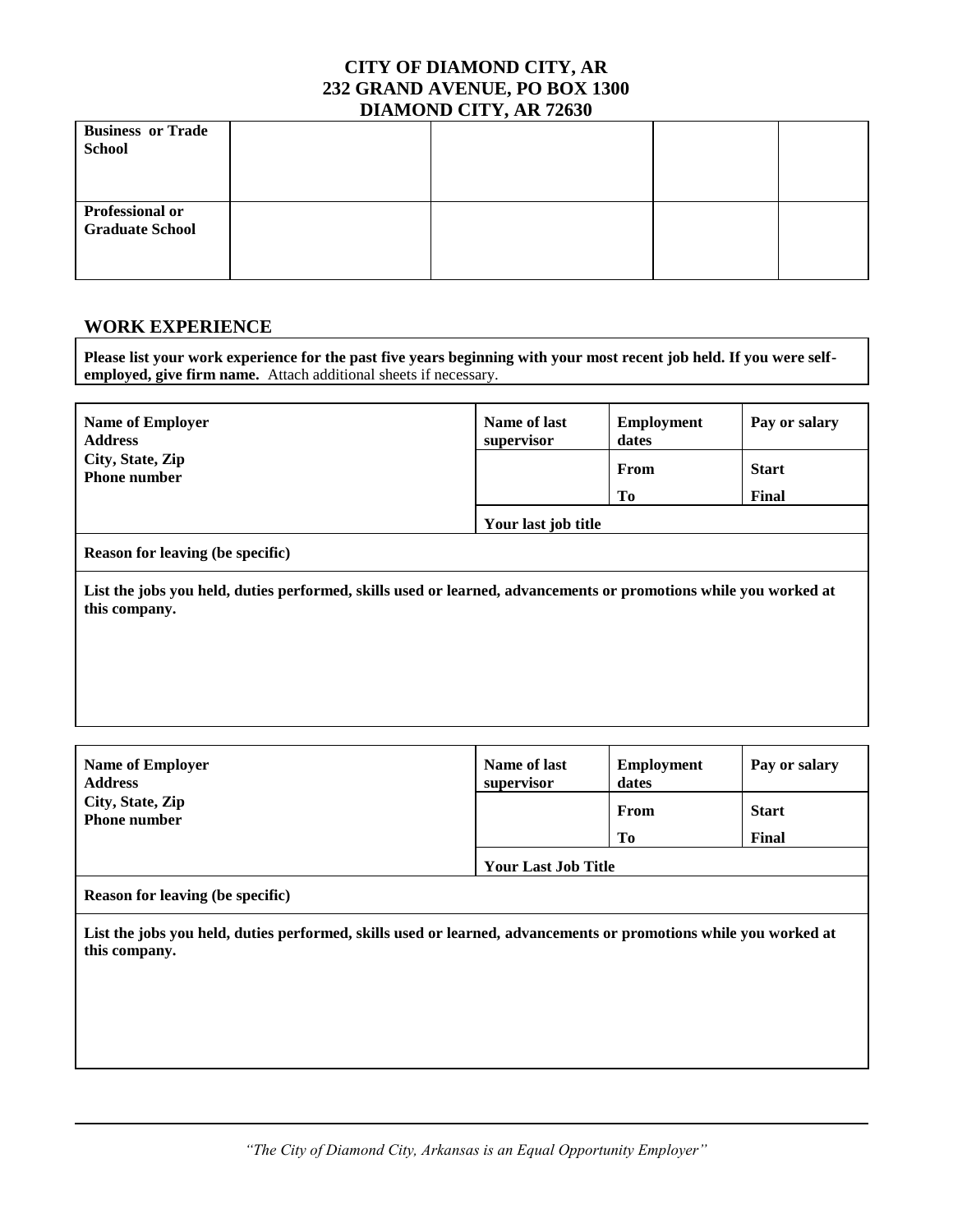| <b>Name of Employer</b><br><b>Address</b>                                                                                         | Name of last<br>supervisor | <b>Employment</b><br>dates | Pay or salary |
|-----------------------------------------------------------------------------------------------------------------------------------|----------------------------|----------------------------|---------------|
| City, State, Zip<br><b>Phone number</b>                                                                                           |                            | From                       | <b>Start</b>  |
|                                                                                                                                   |                            | Tо                         | Final         |
|                                                                                                                                   | Your last job title        |                            |               |
| <b>Reason for leaving (be specific)</b>                                                                                           |                            |                            |               |
| List the jobs you held, duties performed, skills used or learned, advancements or promotions while you worked at<br>this company. |                            |                            |               |

# **WORK EXPERIENCE**

| <b>Name of Employer</b><br><b>Address</b>                                                                                                                                                                                    | Name of last<br>supervisor | <b>Employment</b><br>dates | Pay or salary                |
|------------------------------------------------------------------------------------------------------------------------------------------------------------------------------------------------------------------------------|----------------------------|----------------------------|------------------------------|
| City, State, Zip<br><b>Phone number</b>                                                                                                                                                                                      |                            | From                       | <b>Start</b>                 |
|                                                                                                                                                                                                                              |                            | <b>To</b>                  | Final                        |
|                                                                                                                                                                                                                              | Your last job title        |                            |                              |
| Reason for leaving (be specific)                                                                                                                                                                                             |                            |                            |                              |
| List the jobs you held, duties performed, skills used or learned, advancements or promotions while you worked at<br>this company.                                                                                            |                            |                            |                              |
| Are you currently employed?<br>May we contact your present employer?                                                                                                                                                         |                            | $\Box$ Yes<br>$\Box$ Yes   | $\square$ No<br>$\square$ No |
| Did you complete this application yourself                                                                                                                                                                                   |                            | $\Box$ Yes                 | $\square$ No                 |
| If not, who did?                                                                                                                                                                                                             |                            |                            |                              |
| Have you ever been convicted of a felony?                                                                                                                                                                                    |                            | $\square$ No<br>$\Box$ Yes |                              |
| If yes, explain number of conviction(s), nature of offense(s) leading to conviction(s), how recently such offense(s)<br>was/were committed, sentence(s) imposed, and type(s) of rehabilitation. ____________________________ |                            |                            |                              |
| Have you ever been in the armed forces?                                                                                                                                                                                      |                            | $\Box$ Yes                 | $\square$ No                 |
| Date Entered _________                                                                                                                                                                                                       |                            |                            |                              |
| Are you now a member of the National Guard?                                                                                                                                                                                  |                            | $\square$ No<br>$\Box$ Yes |                              |
| "The City of Diamond City, Arkansas is an Equal Opportunity Employer"                                                                                                                                                        |                            |                            |                              |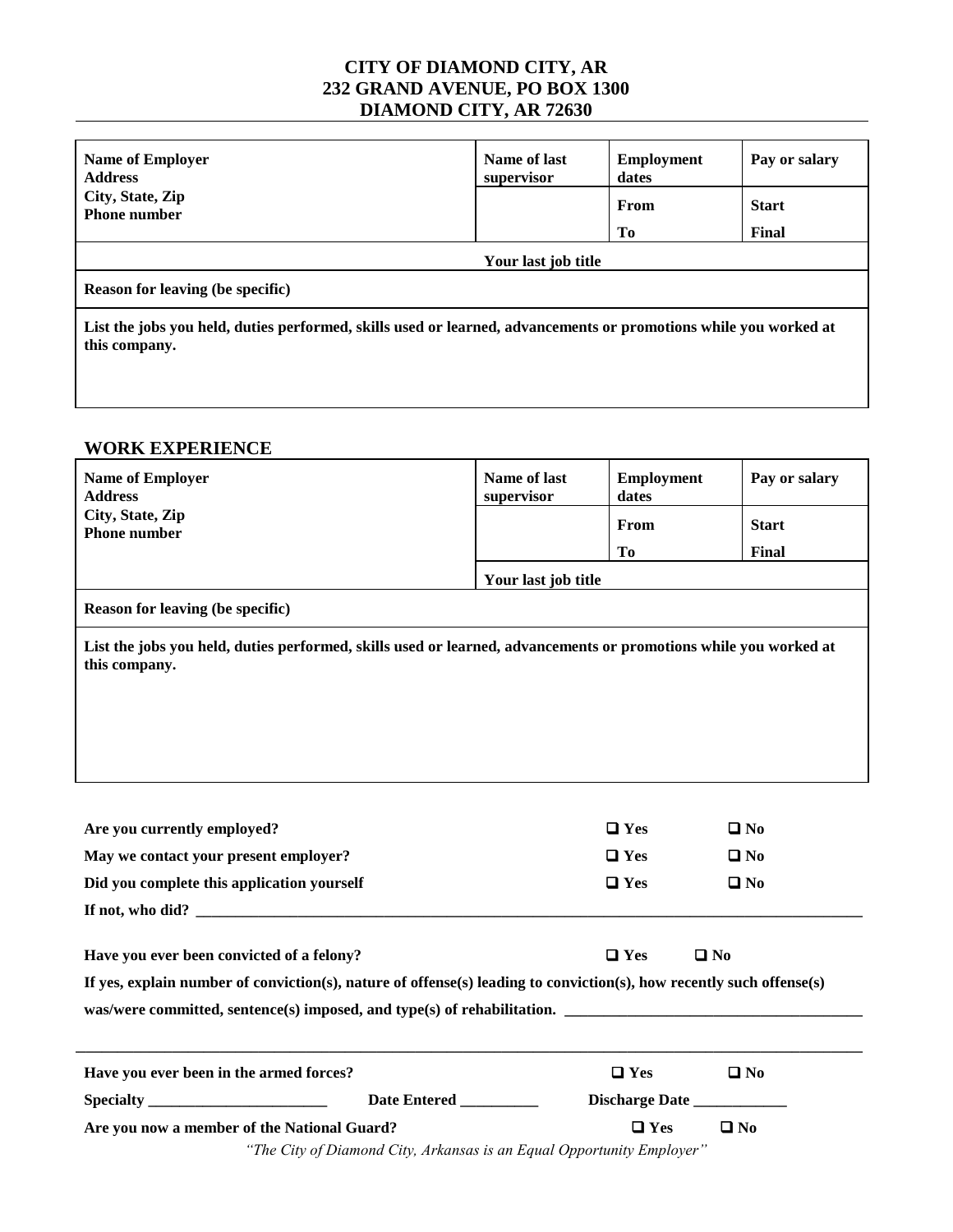| If hired, can you provide proof of U.S. citizenship                                                                                                                                                                                                                                                                                                                                                                | $\Box$ Yes | $\square$ No |
|--------------------------------------------------------------------------------------------------------------------------------------------------------------------------------------------------------------------------------------------------------------------------------------------------------------------------------------------------------------------------------------------------------------------|------------|--------------|
| or proof of your legal right to live and work in this country?                                                                                                                                                                                                                                                                                                                                                     |            |              |
| Have you ever been employed with this company?                                                                                                                                                                                                                                                                                                                                                                     | $\Box$ Yes | $\Box$ No    |
| If yes, when? $\frac{1}{\sqrt{1-\frac{1}{2}}}\frac{1}{\sqrt{1-\frac{1}{2}}}\frac{1}{\sqrt{1-\frac{1}{2}}}\frac{1}{\sqrt{1-\frac{1}{2}}}\frac{1}{\sqrt{1-\frac{1}{2}}}\frac{1}{\sqrt{1-\frac{1}{2}}}\frac{1}{\sqrt{1-\frac{1}{2}}}\frac{1}{\sqrt{1-\frac{1}{2}}}\frac{1}{\sqrt{1-\frac{1}{2}}}\frac{1}{\sqrt{1-\frac{1}{2}}}\frac{1}{\sqrt{1-\frac{1}{2}}}\frac{1}{\sqrt{1-\frac{1}{2}}}\frac{1}{\sqrt{1-\frac{1}{$ |            |              |
| Do you have any friends or relatives employed by this company?                                                                                                                                                                                                                                                                                                                                                     | $\Box$ Yes | $\Box$ No    |
| If yes, please provide their names and relationship to you.                                                                                                                                                                                                                                                                                                                                                        |            |              |
| If hired, would you have a reliable means of transportation to and from work?                                                                                                                                                                                                                                                                                                                                      | $\Box$ Yes | $\square$ No |
| Are you able to perform the essential functions and duties                                                                                                                                                                                                                                                                                                                                                         | $\Box$ Yes | $\Box$ No    |
| of the job for which you are applying?                                                                                                                                                                                                                                                                                                                                                                             |            |              |
| If not, please describe the functions or duties you are unable to perform.                                                                                                                                                                                                                                                                                                                                         |            |              |
|                                                                                                                                                                                                                                                                                                                                                                                                                    |            |              |

**\_\_\_\_\_\_\_\_\_\_\_\_\_\_\_\_\_\_\_\_\_\_\_\_\_\_\_\_\_\_\_\_\_\_\_\_\_\_\_\_\_\_\_\_\_\_\_\_\_\_\_\_\_\_\_\_\_\_\_\_\_\_\_\_\_\_\_\_\_\_\_\_\_\_\_\_\_\_\_\_\_\_\_\_\_\_\_\_\_**

# **REFERENCES**

**Please list below three persons not related to you who have knowledge of your work performance and/or personal qualifications within the last 5 years.**

| <b>Name</b>         |                | Occupation              |
|---------------------|----------------|-------------------------|
| <b>Company name</b> | <b>Address</b> |                         |
| <b>Telephone</b>    | E-mail         | <b>Years acquainted</b> |

| <b>Name</b>         |                | Occupation              |
|---------------------|----------------|-------------------------|
| <b>Company name</b> | <b>Address</b> |                         |
| <b>Telephone</b>    | E-mail         | <b>Years acquainted</b> |

| <b>Name</b>         |                | Occupation              |
|---------------------|----------------|-------------------------|
| <b>Company name</b> | <b>Address</b> |                         |
| <b>Telephone</b>    | E-mail         | <b>Years acquainted</b> |